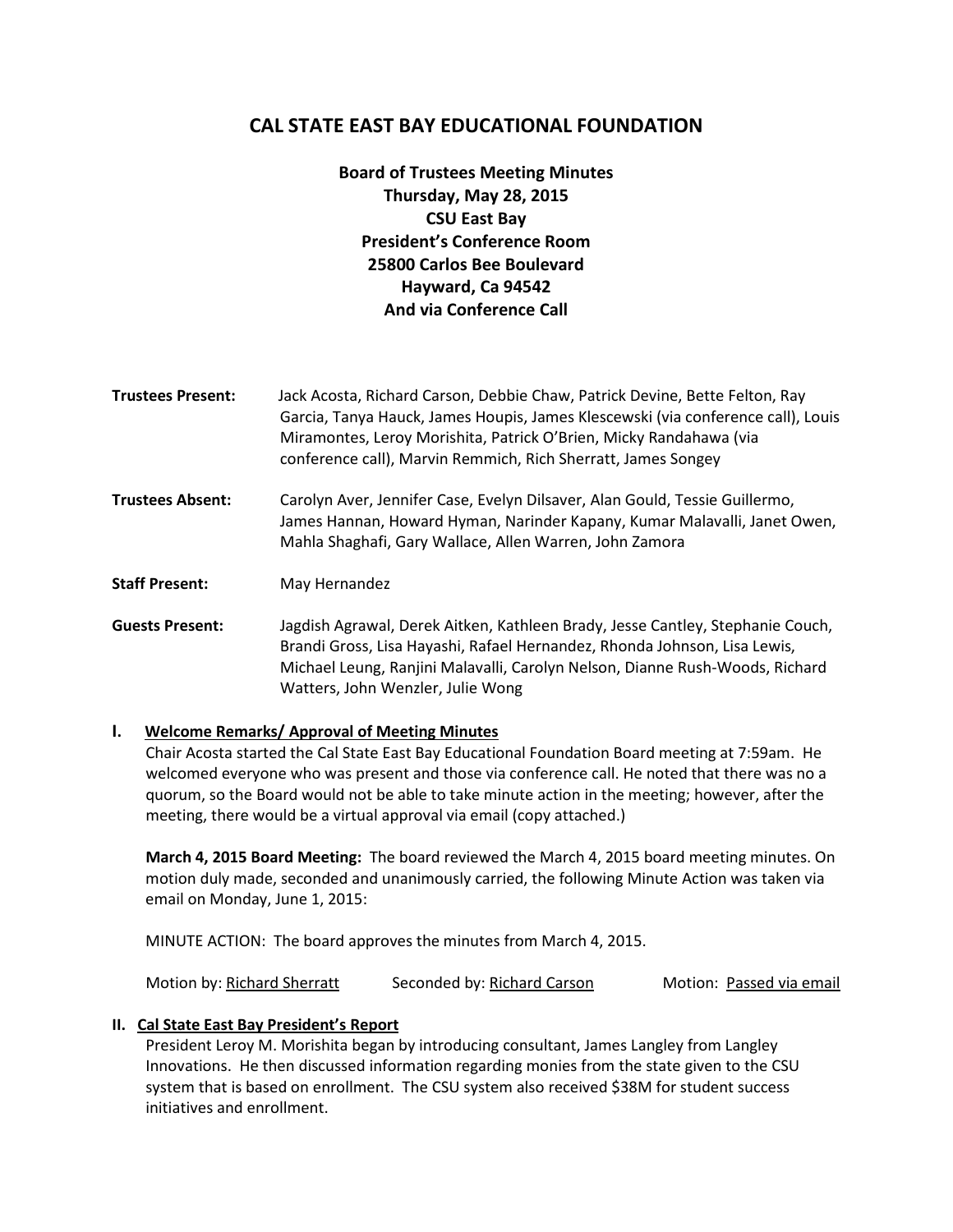President Morishita then discussed the WASC accreditation and that we received a good final report and we would receive accreditation for another 10 years, although that was not yet publicly announced. The accreditation committee did make some recommendations, although they were not troublesome.

### III. Election of Officers and Trustees:

Chair Sherratt discussed the nominations slate for 2015-2016 and stated that the same officers would serve for the next year. The Board is still waiting to see who is appointed for the Faculty and Student trustees, and will inform the Board when that information is received. He further stated that if any Board member would like to contribute to a new or different committee this year to please discuss with Jack Acosta and Tanya Hauck. Minute action was presented to board to approve the Officers and Trustees nomination slate for 2015-2016. On motion duly made, seconded and unanimously carried, the following Minute Action was taken via email on Monday, June 1, 2015:

MINUTE ACTION: The board approves the nominations slate for the Officers and Committee appointments for 2015-2016.

Motion by: Jack Acosta Seconded by: Jim Songey Motion: Passed via email

#### IV. Executive Committee Report:

Chair Acosta discussed the annual Board Commitment form and its importance to be turned in. He also discussed the Conflict of Interest form and requested that all present board members sign and turn this form in after the meeting. He requested that the absent board members were emailed copies of this form.

### V. Nominating Committee Report:

Co-Chair Sherratt discussed the 2015-2016 slate of officers and trustees and that there were no significant changes. The Faculty and Student representatives will be determined and the names given to the Board as soon as those decisions are made. He did mention that Lee Blitch, former Interim Vice President for University Advancement, would be joining the Board of Trustees by appointment; Patrick Devine will be renewing his commitment for the 2015-2016 year; He is working on potentially asking Howard High, former Ed Foundation trustee, to again be a member of the Board; Lastly he mentioned that Patrick O'Brien would not continue to be a trustee in the 2015-2016 year.

Co-Chair Lou Miramontes commented that to keep our board refreshed each Trustee should identify at least one new potential candidate to be a Board Trustee by our next meeting.

Co-Chair Sherratt and Jack Acosta then discussed the committee appointments and requested that if a Trustee is not on a committee to please see VP Hauck or Jack Acosta to have one assigned to the Trustee.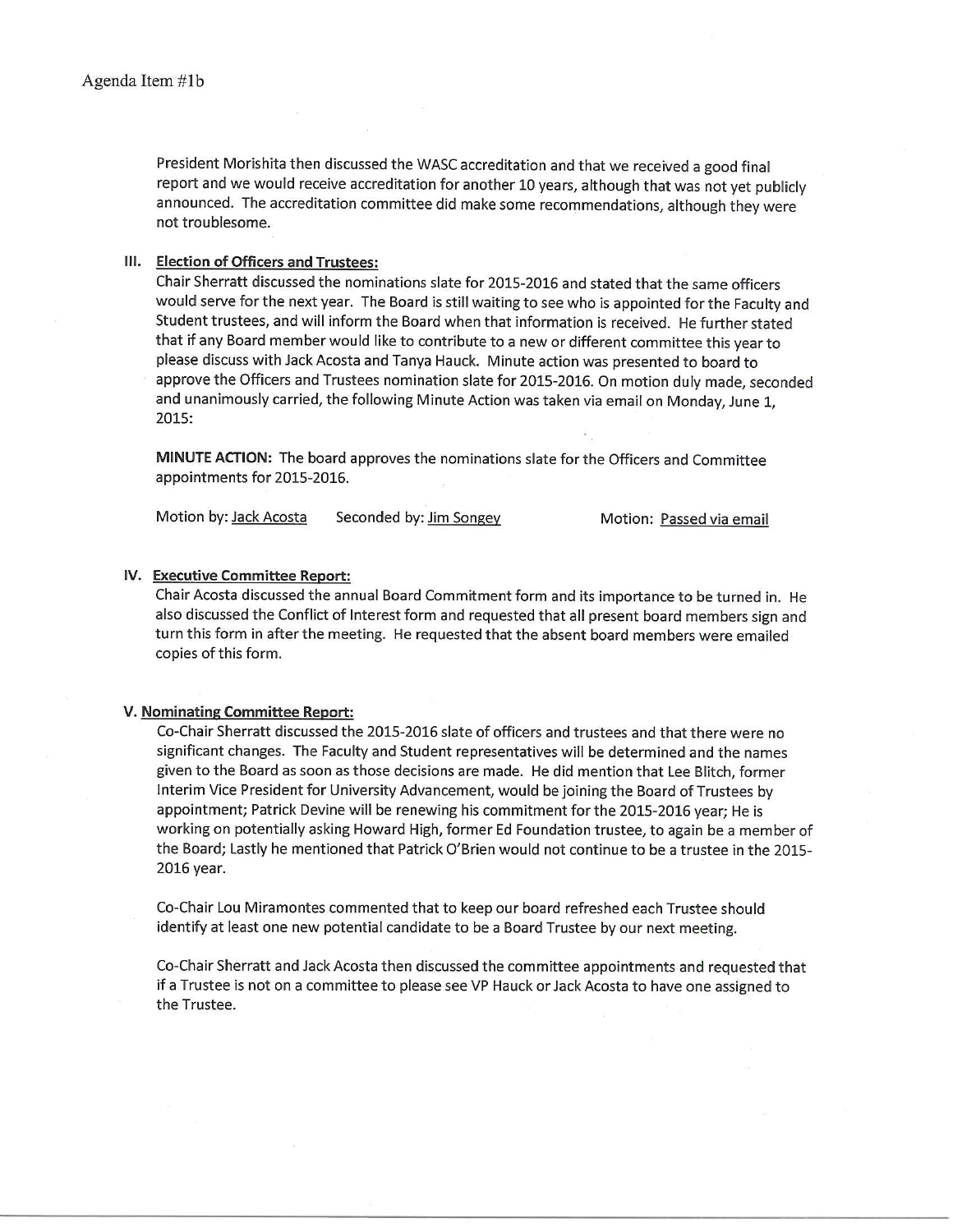Jack Acosta discussed the handout for the Board and Committee Assessment. The Board went over the metrics of gender, age and participation rates of Trustees. He discussed that we need to add diversity and Trustees that wish to participate more actively in the coming year.

## VI. Finance & Investment Committee Report:

Debbie Chaw, Interim Vice President for Administration and Finance, discussed the Finance & Investment Committee reports in Chair Evelyn Dilsaver's absence. She noted that there was minute action to be taken, but since there wasn't a quorum present, it would be done by email after the meeting. She first discussed the Long Term Portfolio Summary (agenda Item #6). Our one year return was 6.54% and the endowment payout is 4%. She further discussed the FY 15-16 Endowment Distribution with the recommendation that the total transfer to current use funds is \$582,108.89. This distribution was approved by the Finance & Investment Committee at their last meeting on April 16, 2015 and is recommended to the full board for approval. On motion duly made, seconded and unanimously carried, the following Minute Action was taken via email on Monday, June 1, 2015:

MINUTE ACTION: The board approves the endowment distribution for FY 15-16.

| Motion by: Debbie Chaw<br>Seconded by: Bette Felton |  | Motion: Passed via email |
|-----------------------------------------------------|--|--------------------------|
|-----------------------------------------------------|--|--------------------------|

Ms. Chaw further requested that the Board approve the FY 15-16 Operating Budget and Reserve. She discussed that our proposed budget was \$170,135 although our expenditures are projected at \$194,438 which would suggest we are forecasting an operating loss for FY 15-16, although the reserve fund will still have a positive balance. On motion duly made, seconded and unanimously carried, the following Minute Action was taken via email on Monday, June 1, 2015:

MINUTE ACTION: The Board approves the FY 15-16 Operating Budget and Reserve

| Motion by: Debbie Chaw | Seconded by: Patrick Devine |  | Motion: Passed via email |
|------------------------|-----------------------------|--|--------------------------|
|------------------------|-----------------------------|--|--------------------------|

### **VII. Campaign Steering Committee**

VP Hauck discussed the revival of the Campaign and the revised goal of \$60M. She mentioned that we are working with a search firm to recruit two more Directors of Development as well as a Senior Director of Corporate and Foundation relations, which should help us reach this goal. STEM initiatives will be the platform we will use to raise the funds needed for the CIRCLe project. She shared her vision on expanding the Campaign Steering Committee to gain further reach into the community which will help to reach the overall goal.

Associate Vice President, Kathleen Brady, further elaborated, mentioning that at this time we are in the quiet phase of the campaign. She discussed how strategy and events will help the University reach its goal of \$60M. The campaign kickoff event should take place around March 2016, which by then we hope to be at the \$36M mark of funds raised. We would have to raise \$8M per fiscal year to reach the goal, being as right now we are at nearly \$30M toward the overall goal.

### **VIII. University Advancement Report Update**

VP Hauck discussed that University Advancement has so far surpassed its fundraising goal for FY 14-15, which is currently \$4M+. The Campaign is at the halfway mark of about \$29M+. She further elaborated on what types of ways we will help reach our next goal, which includes reaching out to